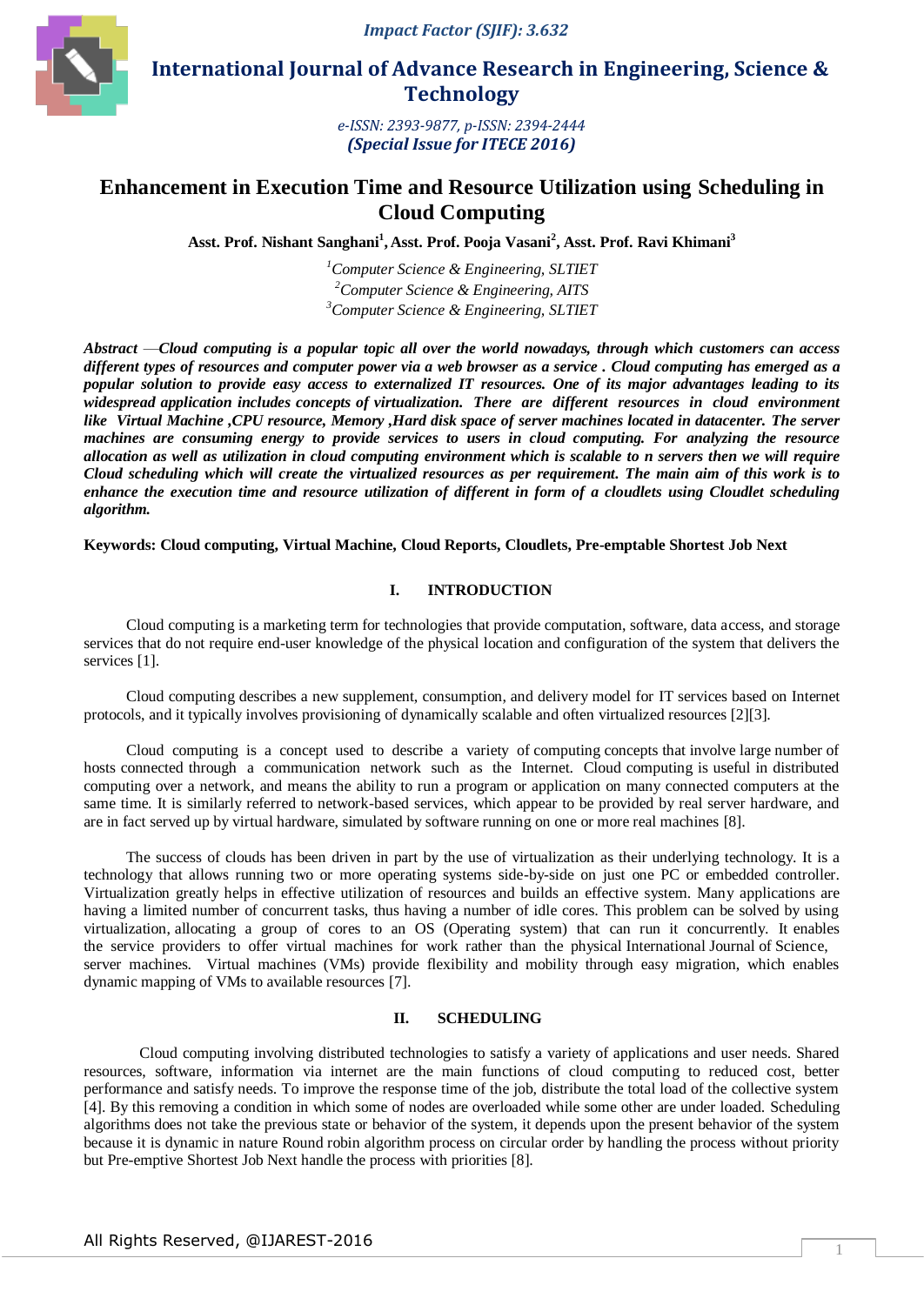## **III. CURRENT SYSTEM**

In Current Scenario, with a prior disquisition of the subject, the task is divided and disseminated into same size cloudlets. These Cloudlets as well as Virtual Machines are scheduled according to the Round Robin Scheduling [5]. In general Cloud Computing scenario user submits the task to be performed / executed. Cloud Coordinator (CC) divides the task into equal sized cloudlets and passes it to DataCenter (DC).Due to default policy, it takes a lot of time because the cloudlets are processed and emanates one at a time in FCFS manner as and when they reach to VM. In addition to the time consuming factor, the cost factor also acts negatively this scheduling policy. VM executes the cloudlets present in the queue as they reach the VM's. In a gist, this default policy is extremely Time-Consuming, Cost insensitive and inefficient [4] [6].

#### **Round Robin (RR) Algorithm**

The RR algorithm is designed especially for time-sharing systems and is similar to the FCFS algorithm. Here, a small unit of time (called time quantum or time slice) is defined. A time quantum is generally from 10-100 milliseconds. So, the RR algorithm will allow the first process in the queue to run until it expires its quantum then run the next process in the queue for the duration of the same time quantum. The RR keeps the ready processes as a FIFO queue. So, new processes are added to the tail of the queue. Depending on the time quantum and the CPU burst requirement of each process, a process may need less than or more than a time quantum to execute on the CPU. In a situation where the process need more than a time quantum, the process runs for the full length of the time quantum and then it is preempted. The pre-empted process is then added to the tail of the queue again but with its CPU burst now a time quantum less than its previous CPU burst. This continues until the execution of the process is completed. The RR algorithm is naturally pre-emptive. RR algorithm is one of the best scheduling algorithms that developed by many researchers [5][8].

### **Cloudlet Scheduling Algorithm**

**Step-1:** Execute Round Robin Scheduling with dynamic calculated quantum.

- **Step-2:** Executed cloudlets are returned to Cloud Coordinator.
- **Step-3:** Cloud Coordinator combines all the cloudlets to form task.
- **Step-4:** Executed Task returned back to User by Cloud Coordinator.

Basic simulation of Cloudlet Scheduling is done using GUI tool of Cloudsim called CloudReports. For the Cloudreports, CloudSim acts as its simulation engine and provides an easy interface, report generation features and creation of extensions. The application simulates an Infrastructure as a Service (IaaS) provider with an arbitrary number of datacenters. Each datacenter can be customized as per need. The user can easily set the amount of computational nodes (hosts) and their resource configuration, which includes processing capacity, amount of RAM available [9].

Cloudsim implements generic application provisioning techniques that can be extended with ease and limited efforts. The cloudsim architecture is given below in figure 1. As shown in figure below the datacenter which is the Backbone of the cloud which is having set of host(s), virtual machine(s) [10].



**Figure 1 Basic Architecture.**

## *IV. PROPOSED SYSTEM*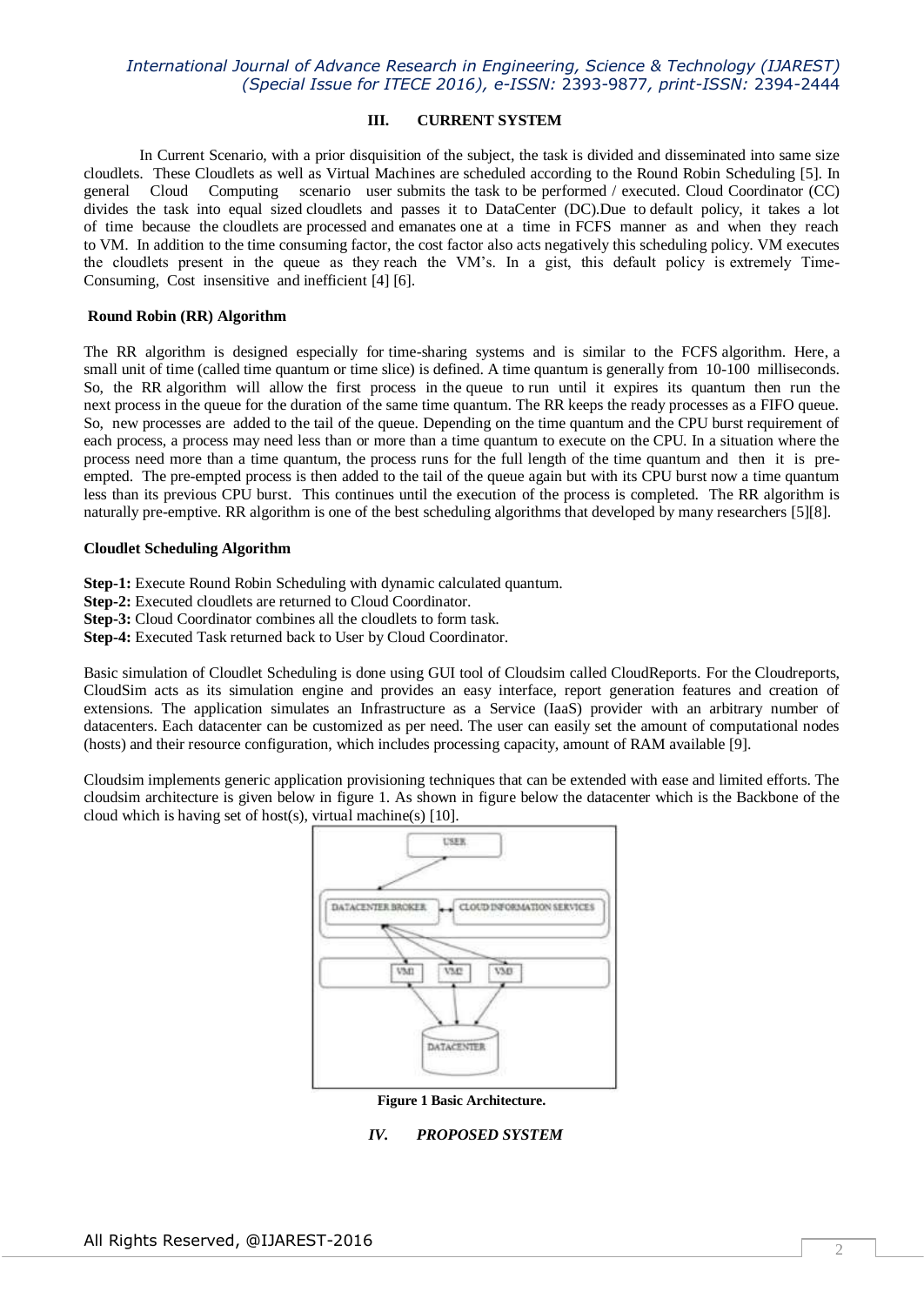The proposed work is to schedule the jobs according to execution priorities defined with pre-emption combining Round Robin Scheduling with Shortest Job Next. It will work on following for cloud computing:-

- Cost Benefit Analysis.
- Time Management analysis.
	- -improves response and execution time.

The SJF algorithm associates the lengths of the next CPU burst with each process such that that the process that have the smallest next CPU burst is allocated to the CPU. The SJF uses the FCFS to break tie (a situation where two processes have the same length next CPU burst). The SJF algorithm may be implemented as either a pre-emptive or non-preemptive algorithms. When the execution of a process that is currently running is interrupted in order to give the CPU to a new process with a shorter next CPU burst, it is called a pre-emptive SJF. On the other hand, the non-pre-emptive SJF will allow the currently running process to finish its CPU burst before a new process is allocated to the CPU [5].

Combine pre-emption of round robin (RR) with shortest process next (SPN). PSPN pre-empts the current process when another process is available with a total service requirement less than the remaining service time required by the current process. The following is proposed architecture shown [9].

#### **Algorithm of Proposed System**

**Step-1:** Execute PSJN with defined/calculated time quantum. **Step-2:** Executed cloudlets are returned to Cloud Coordinator. **Step-3:** Cloud Coordinator combines all the cloudlets to form task.

**Step-4:** Executed Task returned back to User by Cloud Coordinator.

#### **V. RESULTS**

Following table show the performance analysis of Datacenter Resource utilization by Round Robin and Preemptable Shortest Job Next.

**Table1. Resource Utilization for Datacenter**

| <b>Resource Utilization for Datacenter</b> |                       |                                                 |  |
|--------------------------------------------|-----------------------|-------------------------------------------------|--|
| <b>MIPS</b>                                | Round<br><b>Robin</b> | <b>Pre-emptable</b><br><b>Shortest Job Next</b> |  |
| 10                                         | 31.5                  | 30.25                                           |  |
| 20                                         | 20.85                 | 20.2                                            |  |
| 30                                         | 20.85                 | 20.2                                            |  |
| 40                                         | 20.85                 | 20.2                                            |  |
| 50                                         | 31.5                  | 30.25                                           |  |





**Figure 2. Resource utilization for datacenter**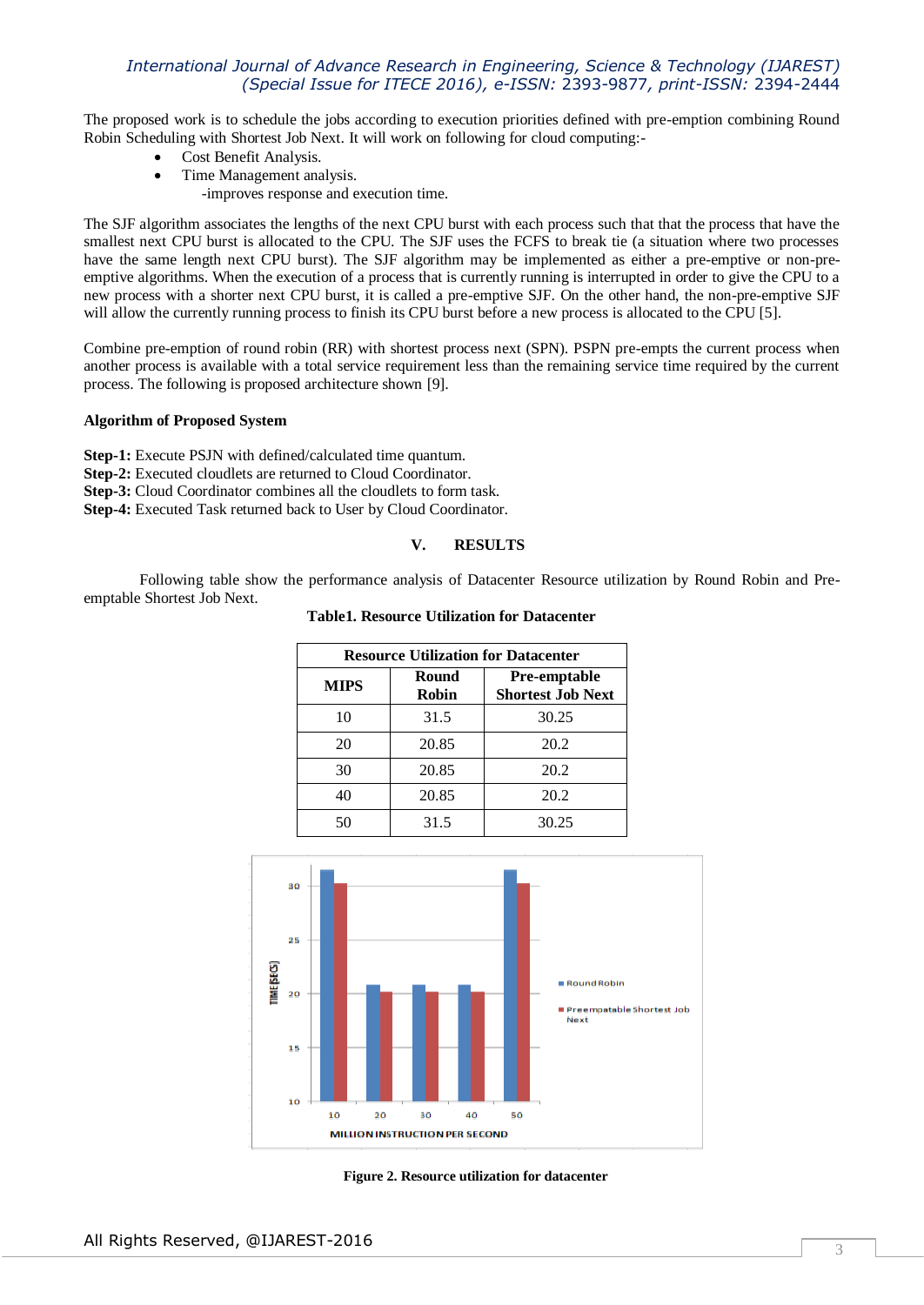The above graph shows the time taken by the Datacenter to execute n million instructions within the shown range of time in seconds for both the algorithms.

Following table show the performance analysis of Customer Resource utilization by Round Robin and Preemptable Shortest Job Next.

| <b>Resource Utilization for Customer</b> |                       |                                                 |  |
|------------------------------------------|-----------------------|-------------------------------------------------|--|
| <b>Resource</b>                          | Round<br><b>Robin</b> | <b>Pre-emptable</b><br><b>Shortest Job Next</b> |  |
| 10                                       | 0.77                  | 0.55                                            |  |
| 20                                       | 1.8                   | 1.5                                             |  |
| 30                                       | 2.87                  | 2.15                                            |  |
| 40                                       | 3.5                   | 3.15                                            |  |
|                                          | 15                    | 4.15                                            |  |





**Figure 3. Resource utilization for customer**

The above graph shows the time taken by the parallel execution of resources assigned to the Customer within the shown range of time in minutes for both the algorithms.

Following table show the performance analysis of Execution Time by Round Robin and Pre-emptable Shortest Job Next. **Table3. Execution Ti** 

| Tables. Execution Time<br><b>Execution Time</b> |                       |                                                 |  |  |
|-------------------------------------------------|-----------------------|-------------------------------------------------|--|--|
| <b>Cloudlets</b>                                | Round<br><b>Robin</b> | <b>Pre-emptable</b><br><b>Shortest Job Next</b> |  |  |
| 50                                              | 60                    | 30                                              |  |  |
| 60                                              | 62                    | 58                                              |  |  |
| 70                                              | 62                    | 56                                              |  |  |
| 80                                              | 64                    | 60                                              |  |  |
| 90                                              | 64                    | 58                                              |  |  |